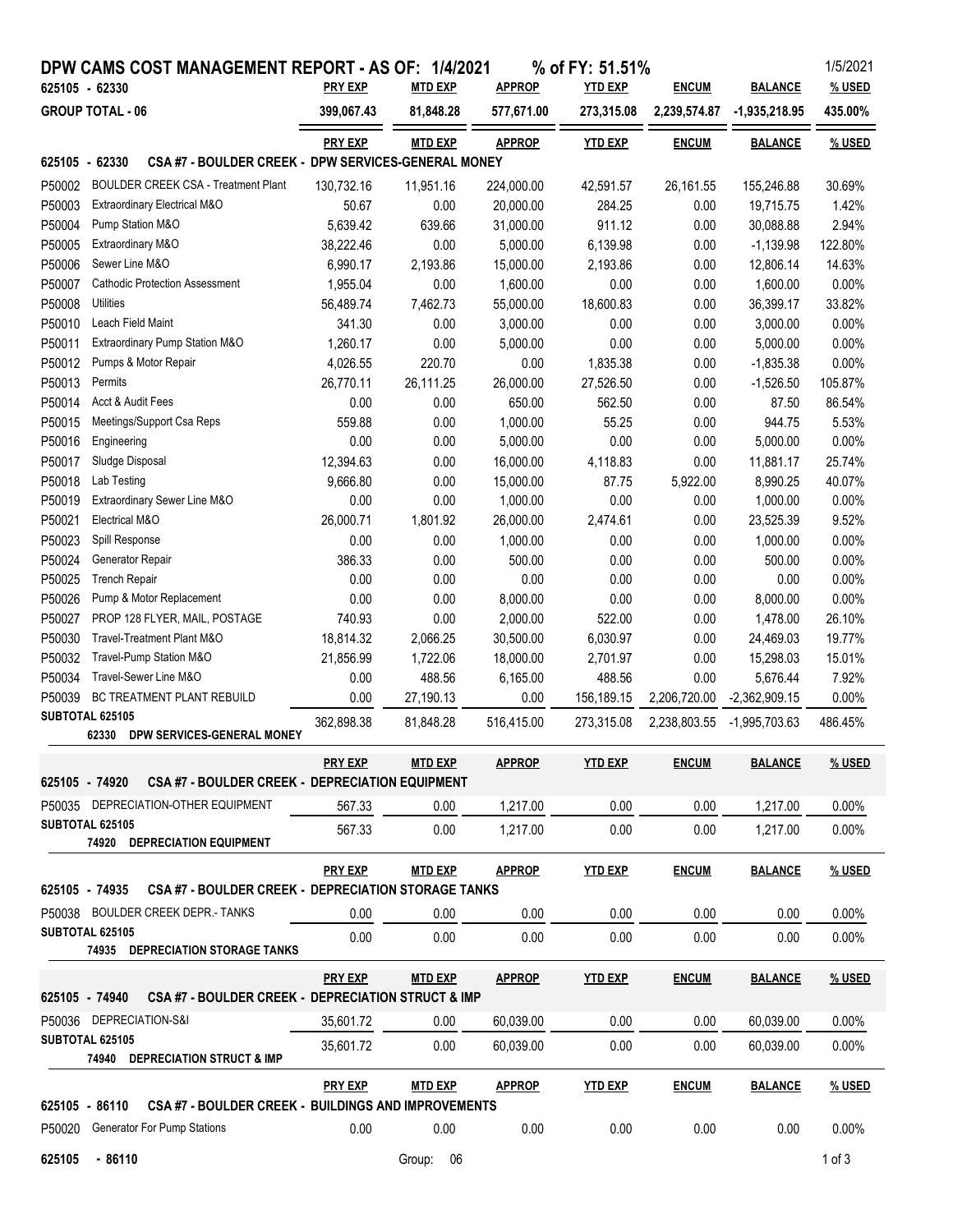| DPW CAMS COST MANAGEMENT REPORT - AS OF: 1/4/2021                       |                |                |                 | % of FY: 51.51% |              |                 | 1/5/2021 |  |  |  |
|-------------------------------------------------------------------------|----------------|----------------|-----------------|-----------------|--------------|-----------------|----------|--|--|--|
| 625105 - 86110                                                          | <b>PRY EXP</b> | <b>MTD EXP</b> | <b>APPROP</b>   | <b>YTD EXP</b>  | <b>ENCUM</b> | <b>BALANCE</b>  | % USED   |  |  |  |
| CAPITAL REPLACEMENT RESERVES<br>P50022                                  | 0.00           | 0.00           | 931,035.00      | 0.00            | 0.00         | 931,035.00      | $0.00\%$ |  |  |  |
| EQ TANK REPLACEMENT<br>P50040                                           | 0.00           | 0.00           | 250,000.00      | 0.00            | 0.00         | 250,000.00      | $0.00\%$ |  |  |  |
| <b>Treatment Plant Upgrades</b><br>P50041                               | 0.00           | 0.00           | 772.00          | 0.00            | 771.32       | 0.68            | 99.91%   |  |  |  |
| EO TANK MIXER INSTALLATION<br>P50042                                    | 0.00           | 0.00           | 75,000.00       | 0.00            | 0.00         | 75,000.00       | $0.00\%$ |  |  |  |
| <b>OFFICE IMPROVEMENTS</b><br>P50043                                    | 0.00           | 0.00           | 0.00            | 0.00            | 0.00         | 0.00            | $0.00\%$ |  |  |  |
| <b>BLOWER LINE REPLACEMENT</b><br>P50044                                | 0.00           | 0.00           | 0.00            | 0.00            | 0.00         | 0.00            | $0.00\%$ |  |  |  |
| PUMP STATION UPGRADES<br>P50045                                         | 0.00           | 0.00           | 0.00            | 0.00            | 0.00         | 0.00            | $0.00\%$ |  |  |  |
| Pump Station #1 Rehab<br>P50051                                         | 0.00           | 0.00           | 0.00            | 0.00            | 0.00         | 0.00            | $0.00\%$ |  |  |  |
| <b>Structure Upgrades</b><br>P50052                                     | 0.00           | 0.00           | 0.00            | 0.00            | 0.00         | 0.00            | $0.00\%$ |  |  |  |
| SUBTOTAL 625105                                                         | 0.00           | 0.00           | 1.256.807.00    | 0.00            | 771.32       | 1,256,035.68    | $0.06\%$ |  |  |  |
| <b>BUILDINGS AND IMPROVEMENTS</b><br>86110                              |                |                |                 |                 |              |                 |          |  |  |  |
|                                                                         | <b>PRY EXP</b> | <b>MTD EXP</b> | <b>APPROP</b>   | <b>YTD EXP</b>  | <b>ENCUM</b> | <b>BALANCE</b>  | % USED   |  |  |  |
| CSA #7 - BOULDER CREEK - STRUCT AND IMPRVMNTS-ISF OFF<br>625105 - 86111 |                |                |                 |                 |              |                 |          |  |  |  |
| S & I Budget Offset<br>P50097                                           | 0.00           | 0.00           | -1,256,807.00   | 0.00            | 0.00         | -1,256,807.00   | $0.00\%$ |  |  |  |
| SUBTOTAL 625105<br><b>STRUCT AND IMPRVMNTS ISF OFFS</b><br>86111        | 0.00           | 0.00           | $-1,256,807.00$ | 0.00            | 0.00         | $-1,256,807.00$ | $0.00\%$ |  |  |  |
| <b>CSA #7 - BOULDER CREEK</b><br><b>TOTAL 625105</b>                    | 399,067.43     | 81,848.28      | 577,671.00      | 273,315.08      | 2,239,574.87 | $-1,935,218.95$ | 435.00%  |  |  |  |